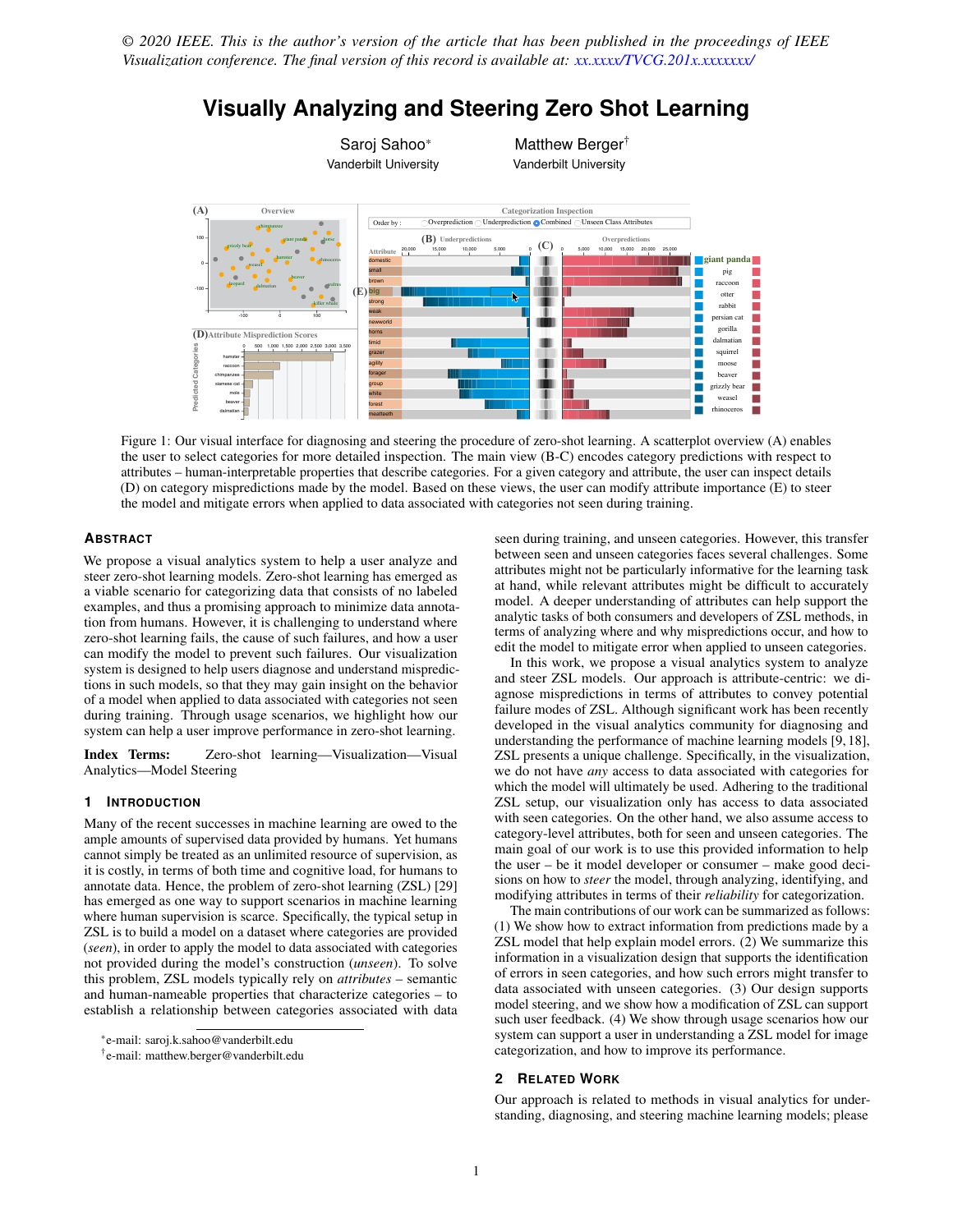*© 2020 IEEE. This is the author's version of the article that has been published in the proceedings of IEEE Visualization conference. The final version of this record is available at: [xx.xxxx/TVCG.201x.xxxxxxx/](https://doi.org/xx.xxxx/TVCG.201x.xxxxxxx/)*

see Hohman et al. [\[7\]](#page-4-3) for an overview on the types of questions users have when interacting with models. Within model understanding, approaches based on *local interpretability* help explain why a prediction was made through locally-built model proxies [\[19,](#page-4-4) [20\]](#page-4-5), using a learned rule list to explain predictions [\[15\]](#page-4-6), diagnosing why an error occurred in a prediction [\[3,](#page-4-7) [9\]](#page-4-1), or potential changes to features that impact a prediction [\[11\]](#page-4-8). On the other hand, *global interpretability* focuses on summarizing a set of predictions. Prior work has considered how to present the confidence of classifiers in multi-class settings [\[18\]](#page-4-2), grouping feature subsets into coherent predictions [\[9\]](#page-4-1), and visually analyzing discriminative features [\[10,](#page-4-9) [30\]](#page-4-10).

Visual analytics for model steering focuses on how to take approaches that aid in understanding models to inform the user on how to edit the model to improve performance. Approaches in model steering must identify information, from both the model and data, that is useful for users in editing a model [\[24\]](#page-4-11). Prior work has considered this for constructing decision trees [\[25\]](#page-4-12), while other work has developed methods for building ensemble models through visualizing confusion matrices [\[23\]](#page-4-13) and joint scatterplots of data and models [\[22\]](#page-4-14). Our steering scheme is inspired by work that learns distance functions via direct manipulation [\[2,](#page-4-15) [8\]](#page-4-16).

Existing approaches for visually understanding and steering models, however, are not directly applicable to the case of ZSL, for several reasons. First, all such approaches assume that labeled data samples exist for all categories apriori. In ZSL, we need to determine what information from the training data, and resulting model, is useful to present to a user, without access to data of unseen categories. This is necessary for making effective decisions on adjusting the model, in order to improve model performance when eventually deployed. Secondly, techniques that aim to understand predictions via feature importance, either at a local [\[9,](#page-4-1) [19\]](#page-4-4) or global [\[10\]](#page-4-9) level, again due to lack of data for test categories. However, we assume access to attributes of unseen categories, and thus we utilize the attribute vectors of categories, in addition to the data mapping into the attribute space, for diagnosing errors in predictions.

## **3 VISUAL ANALYTICS FOR ZERO-SHOT LEARNING**

In this section we describe the problem of zero-shot learning (ZSL), and the tasks we aim to address in our visualization design. ZSL is applicable to numerous problem domains [\[17,](#page-4-17) [28\]](#page-4-18), but to focus our work, we consider multi-class image categorization, which has received significant attention [\[29\]](#page-4-0). In this setting, the goal is to train a model on images of *seen* categories, that can recognize images associated with categories *unseen* at training. The transfer of knowledge from seen to unseen categories is done with the help of attributes – a set of human-nameable properties that describes a category. For instance, if our categories consist of animals, then attributes are properties of animals, e.g. *furry*, *paws*, *fast*, that are shared between animals, e.g. bobcat and siamese cat both have paws, but the latter is *faster* than the former. Attributes enable a common space between seen and unseen categories that can be used for categorization: given an image, we predict its attributes, and then find the category whose attributes are most similar to the image's attributes. Given this setting, a major goal of ZSL is the characterization of unseen categories as *combinations of attributes* from seen categories. For instance, suppose category leopard was unseen, but bobcat and siamese cat were seen. All three categories have many attributes in common, e.g. paws, quadrupedal, that would allow the model to distinguish an image of a bobcat from a different, unseen category, e.g. a whale.

However, the performance of ZSL is highly dependent on its ability to accurately model attributes. In the above example, it is possible for a model to underpredict the attribute *fast* for unseen category leopard, and thus confuse it as a different, but related, category e.g. persian cat. These issues are well-understood in the community [\[14,](#page-4-19) [16\]](#page-4-20). Namely, ZSL methods can suffer from

the *hubness* problem, where an image's predicted attributes become a hub for category attributes, reducing the model's discriminative power, while there is also a tendency to *bias* the image's attributes towards the seen categories and thus reduce the effectiveness in mapping to unseen categories. Yet, there remains a lack of methods for more detailed inspection, that can help diagnose problems in ZSL. In particular, we would like to gain insight on where a model is likely to *overpredict* or *underpredict* certain attributes. This can be useful to understand how such a model might behave on unseen categories, and in particular, what can be done to modify the model to prevent potential errors.

These issues inform the goals we aim to address:

G1 – Understand a ZSL model on seen categories, namely incorrect classifications, and the relationship to attribute predictions.

G2 – Depict model behavior for unseen categories, e.g. how the model might make poor attribute predictions.

G3 – Enable model steering: prioritize attributes for prediction in unseen categories.

We address these goals by supporting the following tasks:

T1 – Provide category overviews, and category selection, for more detailed, downstream analysis of categories [G1,G2].

T2 – Enable attribute-centric exploration to highlight errors in seen categories [G1].

T3 – Compare attribute-based errors in seen categories with unseen categories [G2].

T4 – Support user editing of attribute importance to mitigate prediction error in unseen categories [G3].

#### **4 VISUALIZATION DESIGN**

In this section we discuss the ZSL model we use, the data collected from the model, as well as the design of the visualization.

#### **4.1 ZSL Model and Data**

Our visualization is designed to support ZSL models that learn to transform the input data into an attribute space. To this end, our model is based on Akata et al. [\[1\]](#page-4-21). This approach can be broken down into two main components: learning a mapping from input to attribute space, and optimizing a max-margin loss driven by an attribute-based compatibility function.

Mapping to Attribute Space. In this step, our goal is to define a function *f* that maps the *d*-dimensional input x to the *a*-dimensional attribute space. We adopt Akata et al. [\[1\]](#page-4-21) and represent *f* as a 2 layer neural network, though our design could support other, related, approaches [\[1,](#page-4-21) [13,](#page-4-22) [21,](#page-4-23) [31\]](#page-4-24).

Optimizing a Compatibility Function. Given the mapping, in this step our goal is to optimize a categorization criterion. This requires a way to define a compatibility between an input data instance, and a category – both represented as attributes. The compatibility function, *s*, we use is the dot product between points in the attribute space, specifically :  $s(\mathbf{z}_i, \mathbf{z}_j) = \mathbf{z}_i^T$  $\mathbf{z}_i^{\mathsf{T}} \mathbf{z}_j$ , where  $\mathbf{z}_i$  and  $\mathbf{z}_j$ are *a*-dimensional attribute vectors. Combined with the attribute mapping function, this permits us to measure the similarity between data **x** and an attribute vector for a category **z** via  $s(f(\mathbf{x}), \mathbf{z})$ . Given *s*, the loss we use to optimize for *f* maximizes the margin [\[1\]](#page-4-21) of compatibilities between an input's ground truth category denoted *yi* , and all other seen categories denoted  $y \in S$ :

<span id="page-1-0"></span>
$$
\underset{f}{\text{argmin}} \sum_{i=1}^{n} \underset{y \neq y_i}{\text{max}} \left[ s(f(\mathbf{x}_i), \mathbf{z}_y) - s(f(\mathbf{x}_i), \mathbf{z}_{y_i}) + \eta \right]_+, \quad (1)
$$

where  $\eta$  is a margin hyperparameter and  $|x|_+$  returns *x* if the expression is positive, and zero otherwise. Once optimized, we may use both the learned mapping *f* and the compatibility function *s* to categorize a data input x from a set of unseen categories, denoted *U*, via argmax<sub>*v*∈*U*</sub>  $s(f(\mathbf{x}), \mathbf{z}_y)$ .

In order to visually diagnose prediction errors that are made by the model, we first take a closer look at the max-margin loss for a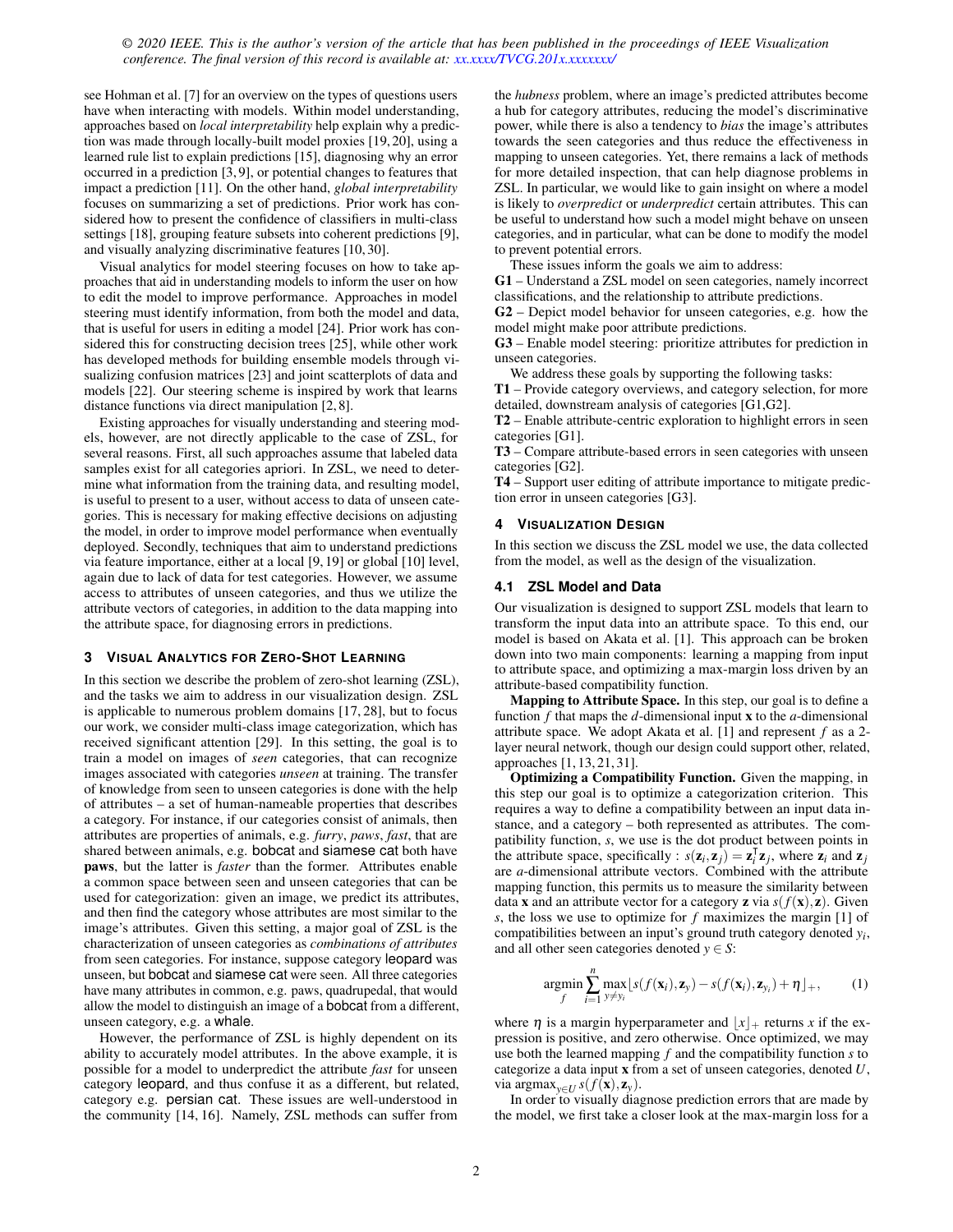<span id="page-2-0"></span>*© 2020 IEEE. This is the author's version of the article that has been published in the proceedings of IEEE Visualization conference. The final version of this record is available at: [xx.xxxx/TVCG.201x.xxxxxxx/](https://doi.org/xx.xxxx/TVCG.201x.xxxxxxx/)*



Figure 2: We visually encode underpredictions and overpredictions of attributes via a diverging and stacked bar plot, where underpredictions of categories are stacked to the left, and overpredictions to the right, and each row encodes an attribute.

single data instance  $x_i$  (discarding the margin, as it does not affect predictions):

$$
\max_{y \neq y_i} s(f(\mathbf{x}_i), \mathbf{z}_y) - s(f(\mathbf{x}_i), \mathbf{z}_{y_i}) = \max_{y \neq y_i} f(\mathbf{x}_i)^{\mathsf{T}}(\mathbf{z}_y - \mathbf{z}_{y_i}). \quad (2)
$$

Assume that the model predicts some category *y* that renders the expression positive, indicative of a misprediction. As we are using a dot product-based similarity, the above expression can be rewritten as:

$$
\sum_{k=1}^{a} p_{\mathbf{y}}^{k}(\mathbf{x}_{i}),\tag{3}
$$

where the summand is  $p_{y}^{k}(\mathbf{x}_{i}) = f_{k}(\mathbf{x}_{i})(\mathbf{z}_{y,k} - \mathbf{z}_{y_{i},k})$  for each attribute *k*. Whenever  $p_{y}^{k}(\mathbf{x}_{i}) > 0$ , this indicates the mapping *f* is poor – we are either *overpredicting* or *underpredicting* this attribute for the given data  $\mathbf{x}_i$ , relative to its incorrect prediction  $y_i$ . Specifically, we are overpredicting if  $f(\mathbf{x}_i) > 0$ , and underpredicting if  $f(\mathbf{x}_i) < 0$ . It is precisely these summands we would like the user to inspect in our visual interface, to understand mispredictions, e.g. what attributes are being overpredicted/underpredicted, and by how much (T2).

## **4.2 Category Overview**

We first present to the user an overview with respect to all categories (T1). Specifically, we perform t-SNE [\[26\]](#page-4-25) with respect to the category attribute vectors, obtaining a 2D scatterplot of categories – both seen and unseen. We use t-SNE to ensure that local structure is retained in the projection, namely, categories with similar attributes will be close to one another. In the scatter plot we visually encode the seen categories with the color *blue* whereas we encode unseen categories with color *red*. We enable selection of seen categories via rectangular brushing, and unseen categories via clicking on individual points, where upon selection, seen categories are visually encoded as *orange* and unseen categories as *grey*, please see Fig. [1\(](#page-0-0)A).

#### **4.3 Visually Exploring Attributes of Seen Categories**

Our main view summarizes mispredictions made by the model, captured by the scores  $p_{y}^{k}(\mathbf{x})$ . This view is prioritized by attributes, so that the user can explore incorrect predictions due to attributes with respect to user-selected categories. In particular, we would like to distinguish overpredictions from underpredictions. To this end, for a given attribute *k* and category *y*, we sum up all scores for data whose categories are *y*, individually for over/underpredictions:

$$
q_{k,y}^{+/-} = \sum_{(\mathbf{x}_i, y_i) \in D_s} p_y^k(\mathbf{x}) \quad \begin{cases} \text{if} \quad y_i = y \,, \, f(\mathbf{x}_i) > 0 \\ \text{if} \quad y_i = y \,, \, f(\mathbf{x}_i) < 0 \end{cases} \,, \tag{4}
$$

namely  $q^+$  corresponds to overpredictions  $f(\mathbf{x}_i) > 0$  and  $q^-$  corresponds to underpredictions  $f(\mathbf{x}_i) < 0$ . The above assumes equality in the number of data instances per category – in practice we introduce a per-category scale to account for imbalance. We visually encode  $q^+$  and  $q^-$  through a stacked and diverging bar plot, where

<span id="page-2-1"></span>

Figure 3: Our design for encoding unseen category attributes, alongside attribute errors in seen category, enables visual analysis between seen and unseen categories.

each attribute is mapped to a row,  $q^+$  is mapped to the right side of the baseline, and  $q^-$  is mapped to the left, please see Fig. [2](#page-2-0) for an illustration. For a given attribute, we stack bars based on user-selected categories from the scatterplot. The stacking order is determined based on the sum of the over/under predictions over all attributes, such that categories with a higher sum are positioned closer to the baseline. We also encode this order via a sequential colormap, for a fixed hue of red and blue for over and under predictions, respectively. This view is central in our design, to support precise comparisons between categories and attributes. For example, in Fig. [2](#page-2-0) explainable mispredictions can be quickly determined (T2), e.g. leopards, wolves, and foxes are poorly categorized because the model underpredicts the attribute *strong*, and overpredicts the attribute *brown*.

We populate an additional view that decomposes the data used to compute  $q_{k,y}^+$  or  $q_{k,y}^-$  in terms of their false positives (T2), shown in Fig. [1\(](#page-0-0)D). Upon hovering over a bar, this view is populated such that mispredicted categories are mapped to rows, and each bar encodes the summation factors in *q* specific to its category.

## **4.4 Analyzing Unseen Categories**

Only analyzing seen categories tells us little about the model's behavior on unseen categories. We only have access to attribute vectors for unseen categories, and not specific data instances. Yet our visualization is designed around attributes, and thus, we visually encode the relationship between attribute vectors of unseen categories, with attribute errors made on seen categories (T3).

To combine the attribute vectors of unseen categories with the main view, we length-encode the attributes by placing them in the center of the diverging stacked bar chart. Based on the selection made by the user we support 2 different analysis scenarios:

Detailed Category Analysis. If only a single unseen category is selected, each attribute of this category is encoded with a bar in the center, allowing us to relate unseen category attributes with seen category errors. If exactly 2 unseen categories are selected, we enable the user to compare unseen categories, where a category with lower attribute is layered on top of the category with higher attribute – please see Fig. [3](#page-2-1) for such a case.

Unseen Category Overview. If a user selects more than 2 categories, we treat this as a case of analyzing category overviews. We use an ordinal color map, where we map the total number of categories that overlap in a particular attribute to a grey-scale value, shown in Fig. [1\(](#page-0-0)C) highlights this case.

Additionally, to help the user find visually salient patterns between error in seen category predictions and the unseen category attributes, inspired by LineUp [\[5\]](#page-4-26) we allow the user to sort by the under/over prediction scores, the sum of the over and under prediction scores, and the sum of attribute values for all selected unseen categories. The different ordering schemes allow the user to prioritize their analysis.

## **4.5 Model Steering**

As part of the user's exploration, we support model steering by decreasing the importance of individual attributes, and retraining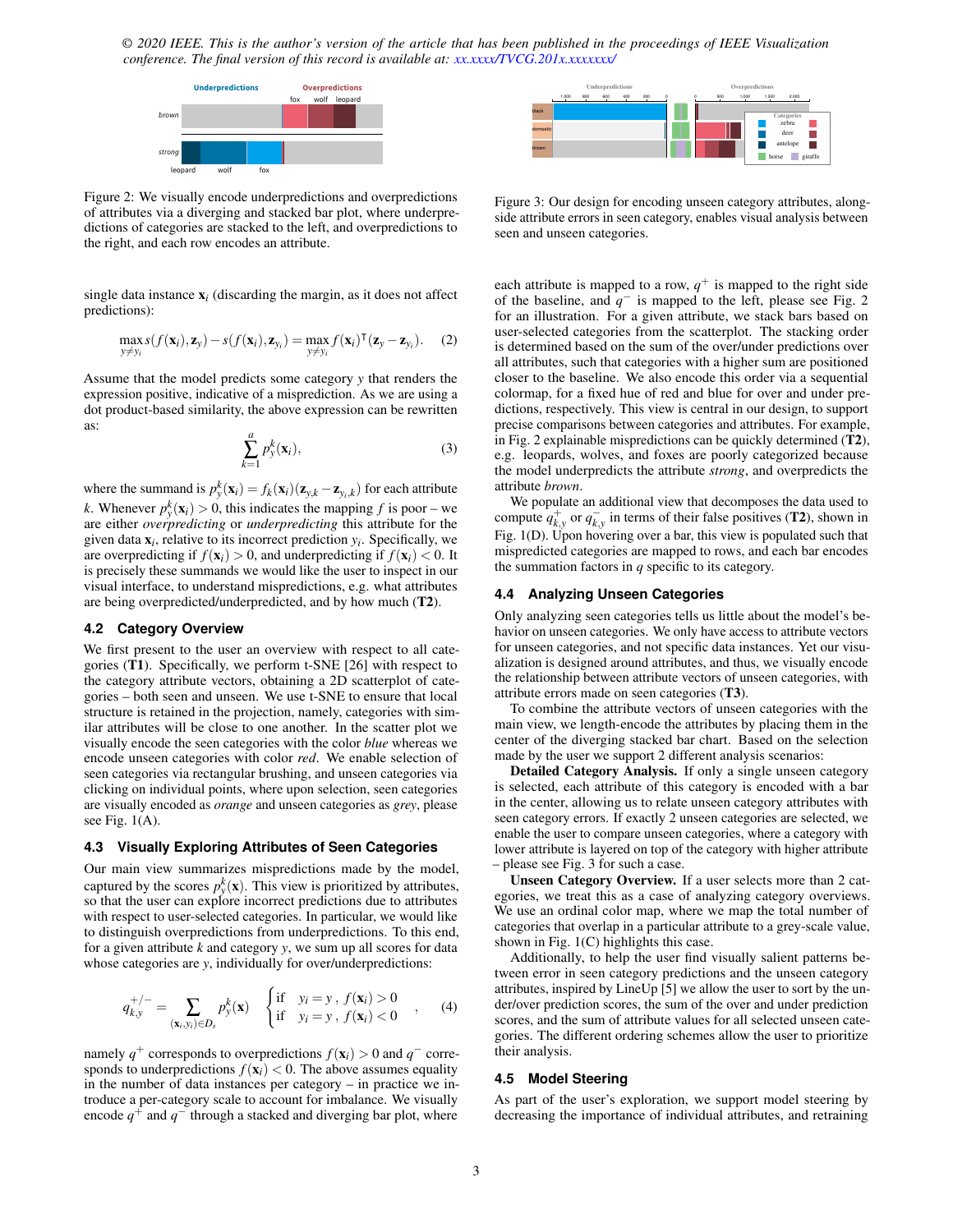<span id="page-3-0"></span>*© 2020 IEEE. This is the author's version of the article that has been published in the proceedings of IEEE Visualization conference. The final version of this record is available at: [xx.xxxx/TVCG.201x.xxxxxxx/](https://doi.org/xx.xxxx/TVCG.201x.xxxxxxx/)*



Figure 4: We show a scenario for locally exploring categories. First, the user selects seen categories close together in the scatterplot (a). The user then selects nearby unseen categories, ordering attributes by underpredictions (b). Sorting by summed unseen category values (c), the user can find attributes of different values for unseen categories, and subsequently relate unseen and seen categories in terms of misprediction scores.

the model from these weights. Specifically, when a user observes problematic attributes, they may click on any bar of that attribute in the main view, and this will decrease the importance of that attribute (T4). Fig. [1](#page-0-0) highlights the results of this process, where in (E) we visually encode the weights by the length of a layered orange-colored bar. Initially all weights are set to 1, and each time the user clicks on a bar we decrease the corresponding weight by 0.1.

To retrain the model we form a diagonal matrix  $D \in \mathbb{R}^{a \times a}$ , where  $D_{ii}$  contains the user's weight for attribute *i*. We then modify our compatibility function by incorporating this matrix, leading to:

$$
s_D(\mathbf{z}_i, \mathbf{z}_j) = \mathbf{z}_i^{\mathsf{T}} D \mathbf{z}_j. \tag{5}
$$

We then substitute  $s$  with  $s_D$  in Eq. [1,](#page-1-0) and optimize the resulting loss. The model thus gives less importance to attributes found problematic by the user, and to focus on more reliable attributes.

### **5 CASE STUDIES**

We present a use case of our system, to show how one would analyze the potential behavior of unseen categories. In our experiments we use the Animals with Attributes dataset [\[12,](#page-4-27) [29\]](#page-4-0). This dataset is comprised of 50 animal-based categories and 85 attributes, where we use ImageNet-trained ResNet features [\[6\]](#page-4-28) of the images as our data input, provided by Xian et al. [\[29\]](#page-4-0). On average, there are approximately 750 images per category in the dataset. Please refer to the supplementary material for further details regarding the model, training, and testing

Step 1. The user first selects a subset of categories in the scatterplot to obtain an overview of attribute mispredictions, c.f. Fig. [4a.](#page-3-0) They focus their attention on a small cluster of categories – moose, ox, and deer – all of which share semantically-similar attributes.

Step 2. The user then finds unseen categories in the scatterplot that are close to the seen categories, and clicks on sheep and horse. The unseen category attribute view is then populated in the center of the baseline, where the user first orders the attributes by underpredictions, shown in Fig. [4b.](#page-3-0) Here we can observe that sheep are weaker and smaller than horses, and for these attributes we observe high underpredictions over related seen categories, thus there is the potential to incorrectly classify a horse as a sheep by underpredicting *strong* and *big*. Motivated by this observation, the user then prefers to see other attributes where horses and sheep differ, and thus reorders by the sum of the unseen attribute values as shown in Fig. [4c.](#page-3-0) Within this new ordering, the user discovers a set of attributes that have similar characteristics regarding horse and sheep. In particular, they find the attribute *brown* is highly overpredicted, and that horses are generally considered more brown than sheep. Thus, the model is likely to mispredict images of sheep as horses on the basis of attribute *brown*. Furthermore, the *tail* attribute is shown to be equally likely to overpredict or underpredict, indicating a rather unreliable attribute, which could potentially impact the categorization of unseen classes.

Step 3. After identifying unreliable attributes like *brown* and *tail* the user next steers the model by decreasing their weights, as shown in Fig. [4c.](#page-3-0) By retraining the model, we find that the user is able to improve the accuracy of predicting category sheep from 47.6% to 81.1%, while also improving the overall performance of the model from 53.2% to 55.1%.

In general, we find this localized analysis applies quite well to other unseen categories. We have performed similar model steering experiments centered on other categories, and found encouraging results – please see the supplemental material for further results. One potential downside to local analysis is that an improvement in one category might result in a decreased accuracy for another category, leading to potential bias. Global analysis of unseen categories – as depicted in Fig. [1](#page-0-0) – can help counter such bias, thus a mixture of these two analyses is most likely to be useful in practice.

## **6 DISCUSSION**

We think that our approach is an important step in using visual analytics to help understand zero-shot learning, and there are several directions we would like to explore as part of future work. We have, thus far, only considered our approach for the Animals with Attributes dataset, and so we intend to use our interface for other ZSL datasets. Though our approach should scale well to datasets such as CUB [\[27\]](#page-4-29), which is comprised of 200 categories and 312 attributes, larger datasets such as ImageNet, comprised of 1,000 categories, will necessitate different visual encodings and interactions. Our diverging, stacked bar design is most useful for comparing tens of categories across several attributes at a time, thus alternative designs, ones that carefully aggregate both category and attributebased information, will be developed to support the analysis of largerscale datasets. We also found it challenging to properly decrease attribute weights through our model steering, as setting attribute weights to be too small can adversely impact performance, though we generally found positive results by decreasing weights to the range of [0.5,0.7]. The problem of translating human judgement of model errors to model weights [\[4\]](#page-4-30), however, is quite challenging, and we believe outside of the scope of our work.